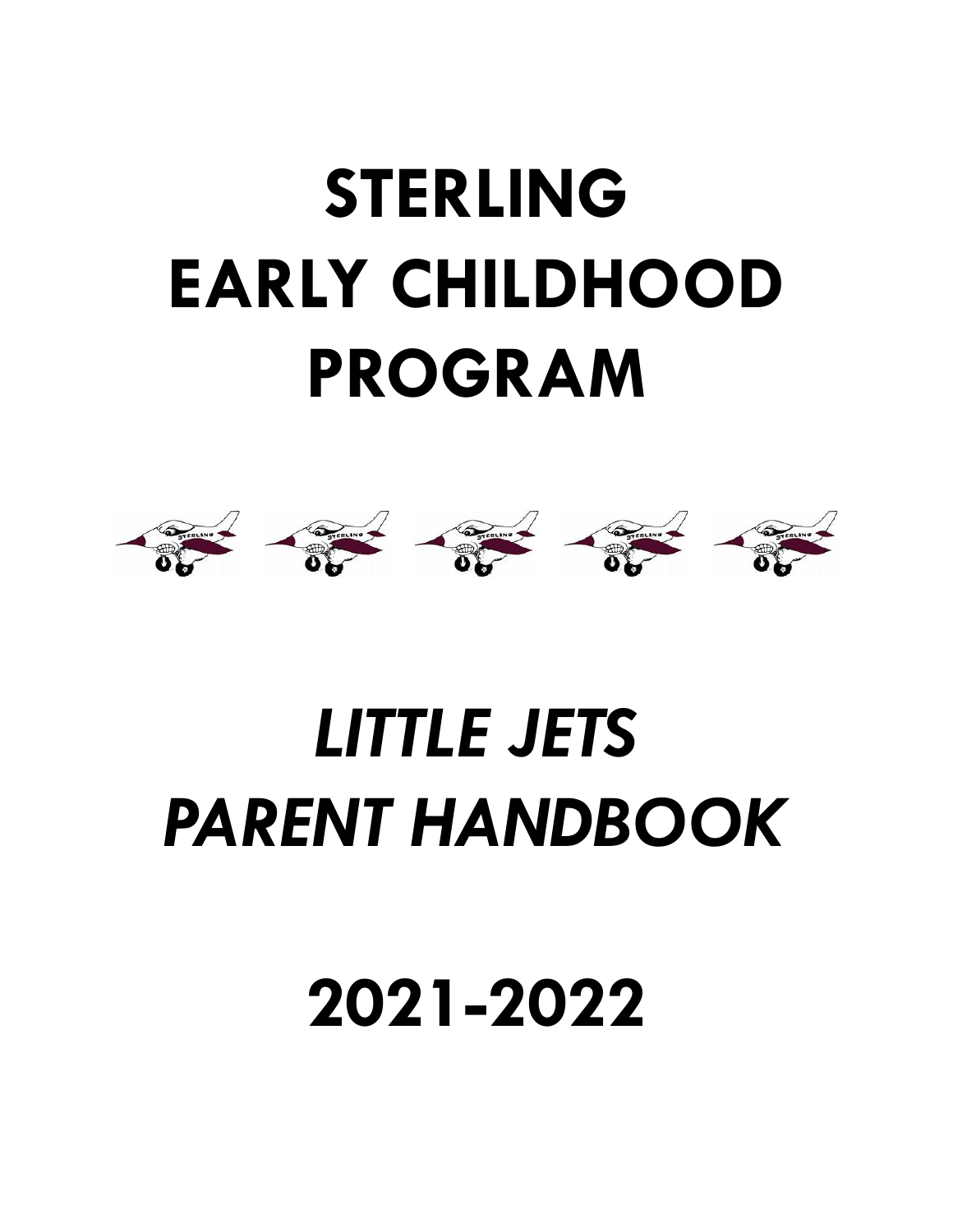### Sterling Jets Pre-Kindergarten

Sterling Public Schools District No. 33, Johnson County 250 Main Street Sterling, NE 68443 Phone: (402) 866-4761

### Pre-Kindergarten Staff

- · Mr. Adrian Allen Superintendent
- · Mr. Jacob Davenport Pre-K-12 Principal
- · Mrs. Katie Marshall Pre-Kindergarten Teacher (4 year olds)
- · Miss Laura Nelson Pre-Kindergarten Paraeducator
- · Mrs. Jenna Sedivy Pre-Kindergarten Teacher (3 year olds)
- · Ms. Kandi Bolen Pre-Kindergarten Paraeducator
- · Sterling Pre-Kindergarten is under the umbrella of the District No. 33 Public School. All policies set forth by the District No. 33 Board of Education in the District's Handbook are also in effect for Pre-Kindergarten.
- · The additional guidelines set forth in the Pre-Kindergarten Parent Handbook are solely for the Sterling Pre-Kindergarten and address issues that only pertain to Pre-Kindergarten students.
- · Sterling Pre-Kindergarten pre-registration is open to all 3 and 4 year olds. Children who are eligible for kindergarten may not enroll in the program.
- · Classes are held 5 days per week. We have one session: 8:00 a.m.-3:37 p.m. Families may request half-day for their child from 8:00 a.m.-12:00 p.m. Preschool will not be in session on early dismissal days or late starts. We may not be able to honor all or any parent requests.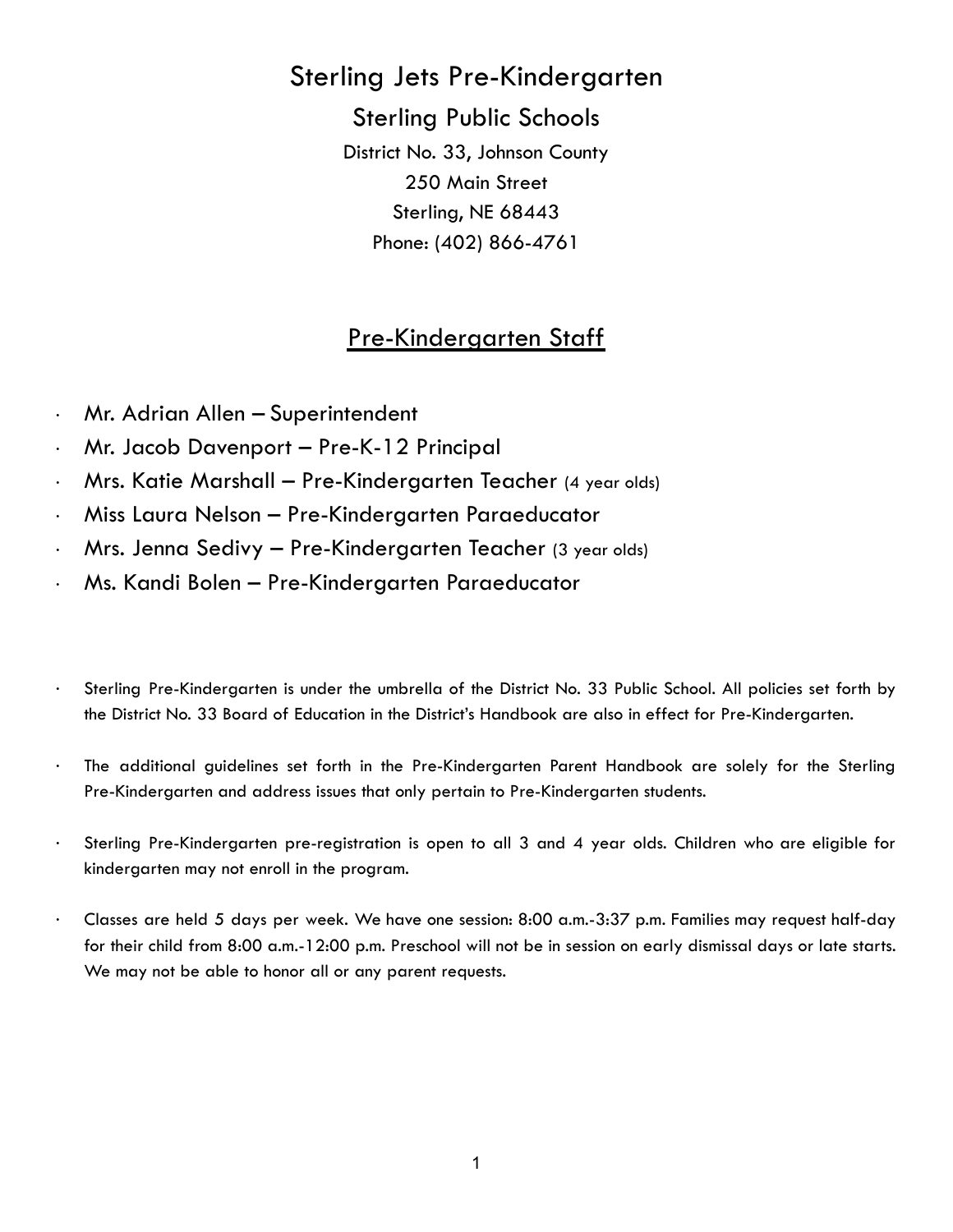#### **TABLE OF CONTENTS**

| Absences                                            | 3                |
|-----------------------------------------------------|------------------|
| <b>Arrival and Departure Times</b>                  | 3                |
| <b>Attendance</b>                                   | 3                |
| <b>Behavioral Expectations and Learning Climate</b> | $3 - 4$          |
| <b>Birth Certificates</b>                           | $\boldsymbol{4}$ |
| <b>Birthdays</b>                                    | $\boldsymbol{4}$ |
| Calendar                                            | 4                |
| Clothing                                            | $\boldsymbol{4}$ |
| <b>Communication App</b>                            | 5                |
| District 33 Alerts                                  | 5                |
| <b>Emergency Closings</b>                           | 5                |
| <b>Emergency Information</b>                        | 5                |
| <b>Entrance Criteria</b>                            | 5                |
| Family                                              | 5                |
| <b>Field Trips</b>                                  | 5                |
| <b>Food Allergy</b>                                 | 5                |
| Home Visits/Conferences                             | 6                |
| <b>Illness</b>                                      | $6 - 7$          |
| Immunizations                                       | 7                |
| Library Time                                        | 7                |
| <b>Mandatory Reporters</b>                          | 7                |
| <b>Medications</b>                                  | $7 - 8$          |
| Sterling Pre-Kindergarten Philosophy                | $8-9$            |
| Questions                                           | $9 - 10$         |
| <b>Rest Time</b>                                    | 10               |
| Restrooms                                           | 10               |
| Snack                                               | 10               |
|                                                     |                  |
| Signed Release for Pictures and Video of Your Child | 10               |
| Supplies                                            | 10               |
| <b>Toys and Pets</b>                                | 10               |
| Notice of Nondiscrimination                         | 11               |
| <b>Complaint Procedures</b>                         | 11               |
| Receipt of Preschool Handbook Form                  | 12               |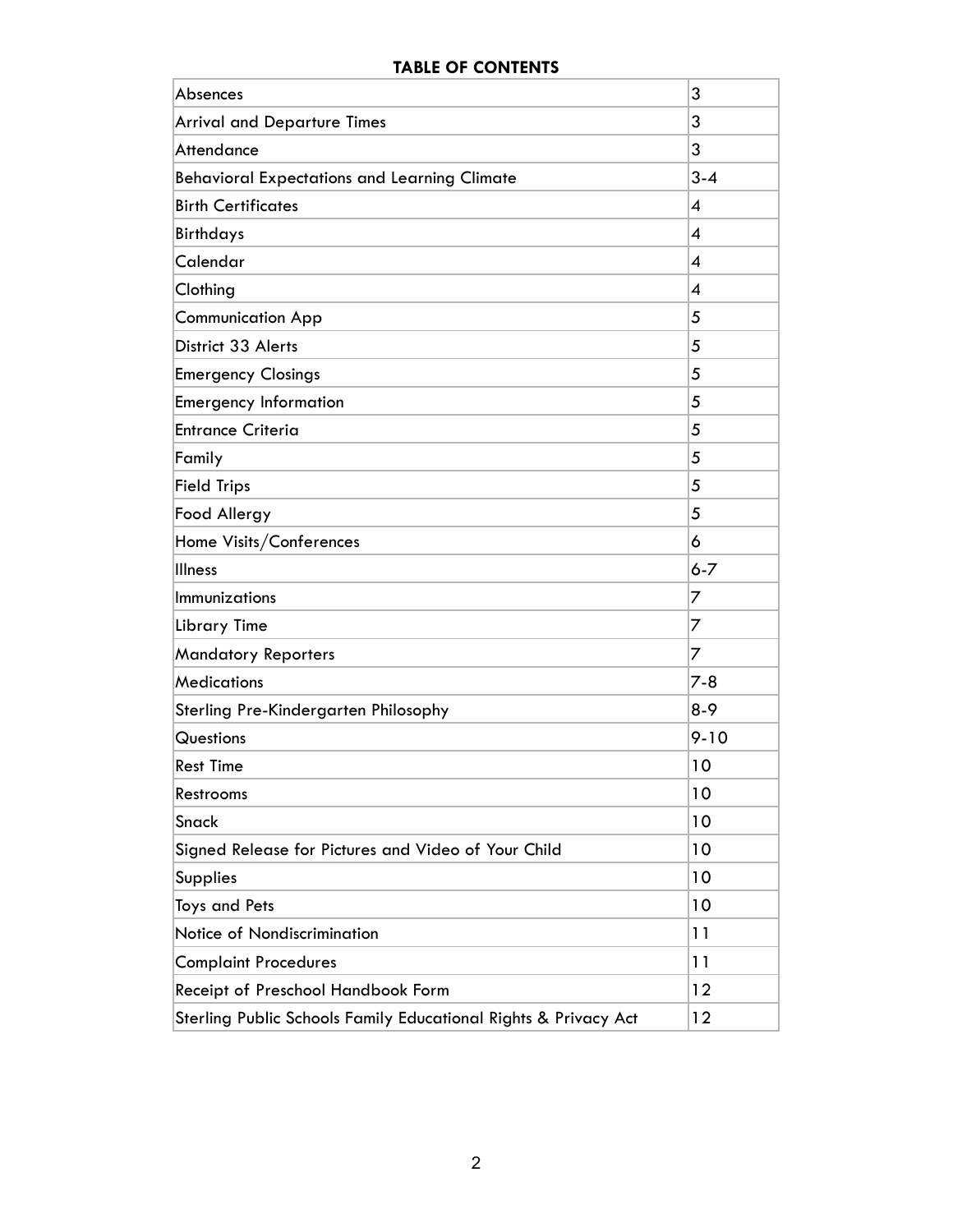**ABSENCES** - If your child is absent or ill, it is necessary for you to **call (402) 886-4761 ext. 100 or email [rkinney@sterlingpublicschools.com](mailto:rkinney@sterlingpublicschools.com)** and inform us of your child's absence and the reason for it. The secretary at this number will let the Early Childhood teacher know your child will be gone. If a child must leave early for a doctor's appointment, you need to go to the office to sign him/her out and the secretary will call him/her to the office.

If your child is not in preschool and the teacher has not been informed of the absence, school personnel will make a reasonable effort to contact the parents or emergency contacts to ensure that your child is safe and where they are supposed to be.

If a child needs to leave early or come late, they need to be signed in or out at the office. Children will then need to be dropped off or picked up in the office.

#### **ARRIVAL AND DEPARTURE**

Classes are held 5 days a week. Full Day: 8:00 a.m. - 3:37 p.m. Half-Day: 8:00 a.m. - 12:00 p.m.

#### Regarding Drop-off & Pick-up:

- · drop-off is at the main building for walking club or breakfast
- pick-up is at the preschool building beginning  $\omega$  3:15 p.m. please enter Illinois street from the East
- · no parents are allowed in the building
- · all half-day children will be picked up in the office at their noon dismissal time.

You will be required to fill out a paper listing the person(s) to whom you authorize the school to release your child. Your child will never be released to someone not on that list unless we receive a signed note from you giving your permission. If the staff does not know the person picking up your child that person will be asked to show identification, and if there is any question you will be called. PLEASE let the staff know in writing, ahead of time when your child's daily routine changes. We take the safety of your child very seriously and good communication between home and school makes this much easier for the staff.

**ATTENDANCE** - A key factor in making each child's school experience a success is regular school attendance. Parents/guardians should notify the school before or as early as possible on the morning of the child's absence or late arrival. Even though preschool attendance isn't mandatory, in order to keep a spot in the program regular attendance is expected.

**BEHAVIORAL EXPECTATIONS AND LEARNING CLIMATE -** Children learn best in the context of their relationships with other people in their lives. Because their relationships with peers and teachers influence how children feel about school and how they learn, the social climate in a classroom is critically important. With this knowledge in mind setting, the tone for how children will treat one another, how the teacher will treat the children, and how inevitable problems that arise will be resolved are cornerstones for a successful pre-kindergarten experience. We believe that a successful pre-kindergarten experience is key to a successful overall school experience.

Our classroom is a "community" of which your child becomes a member when he/she is enrolled. Our classroom does not become a "community" automatically or quickly however, the process takes time, teaching and modeling expected behaviors. This community must be a place where your child feels safe, learns to collaborate and assist others, and sees him/herself as an important part of the group. This "community" also nurtures social competence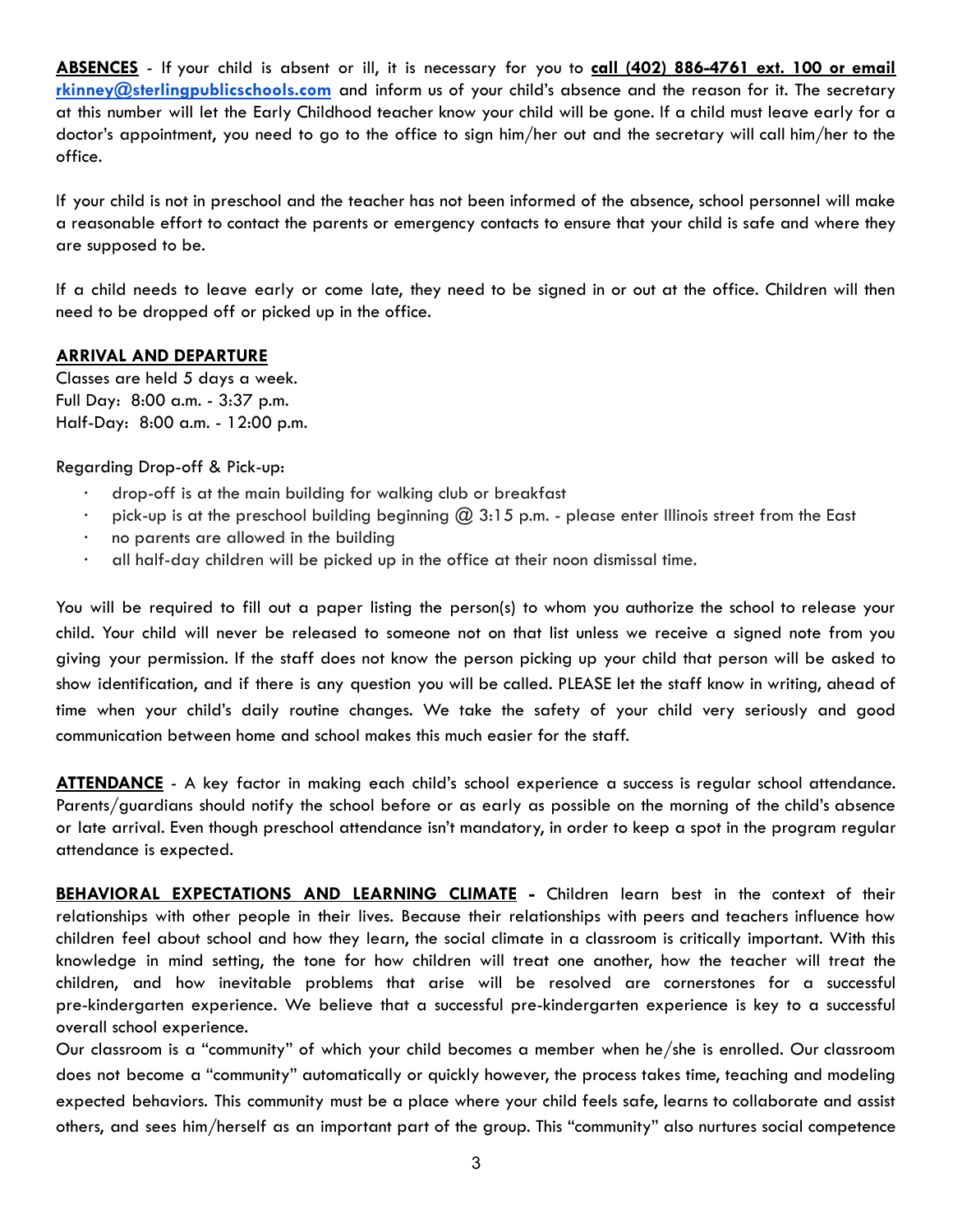by helping your child understand how to treat other people and how he/she wants to be treated, how to acquire skills to cooperate, negotiate, make and keep friends, and to resolve problems and conflicts in an appropriate way.

Teaching young children requires patience, as they often need to be reminded about safety rules and other guidelines. Each behavioral expectation/ground rule will be stated clearly and precisely, and then your child will be instructed to follow the rule by showing other acceptable, safe activities and choices. Our guidance will most often take the form of redirection by helping the child put his/her own feelings and frustration into words instead of actions. This modeling and redirecting are effective ways to help your child increase social skills.

Examples of unacceptable behavior include: hitting, kicking, throwing objects, defiance of authority, abuse of equipment, supplies or facilities. If your child is non-responsive to the teacher's intervention in such a situation and/or poses a safety issue to other students, then he/she will be removed from the group.

When your child is removed he/she will be sent to our "safe place" where multiple techniques and tools to calm down will be used before talking the situation over with a staff member. The space has a stuffed animal, several books about emotions, sensory bottles, and fidget toys. The purpose of this space is not to punish, but rather to provide a chance for students to discuss behaviors that might have been inappropriate and learn how they can better react next time.

This space is also available for students to choose to visit if they are feeling overwhelmed or anxious and would like to take a break from the classroom activities that take place throughout the day. They may stay there as long as they feel comfortable and return to the group when they are ready.

**BIRTH CERTIFICATES** - A copy of your child's certified birth certificate must be provided to the school within the first week of class. A copy will be made and the certified certificate will be returned to you. Failure to provide this document will lead to your child not being allowed to continue their enrollment in the program.

**BIRTHDAYS** - Birthdays are special occasions for young children. We will do special, in class, celebrations for each child on his/her birthday. Party invitations will not be allowed to be handed out in school unless they are for the entire class. You are welcome to send birthday treats but please check with your child's teacher about allergies first.

**CALENDAR** - A calendar has been developed that has all of the important dates for the Early Childhood Program. Please pay close attention to this calendar throughout the year as it may differ from the K-12 calendar. Any changes to the calendar will be communicated with parents throughout the year.

**CLOTHING** - Your child will spend a great deal of each day on the floor inside, playing outside, painting, and just being very active. Please dress your child for these activities each day. Flip-flops aren't allowed during preschool for safety reasons. If you wish, a pair of tennis shoes can be kept at school for your child to change into for the day.

We will play outside each day unless there is precipitation falling or the temperature or wind chill is less than 20°. Your child will need snow boots that he/she can easily pull on and off, shoes to change back into, warm clothing, hats, and mittens when winter arrives. We would ask that you send some type of jacket each day in the fall and spring so your child is prepared for outdoor time.

We know accidents happen to all children. With this in mind, we would ask that you send an extra change of clothes to be kept in his/her cubby at school. The wet clothing will be sent home in a plastic bag in your child's backpack. Please replace the change of clothes the following school day.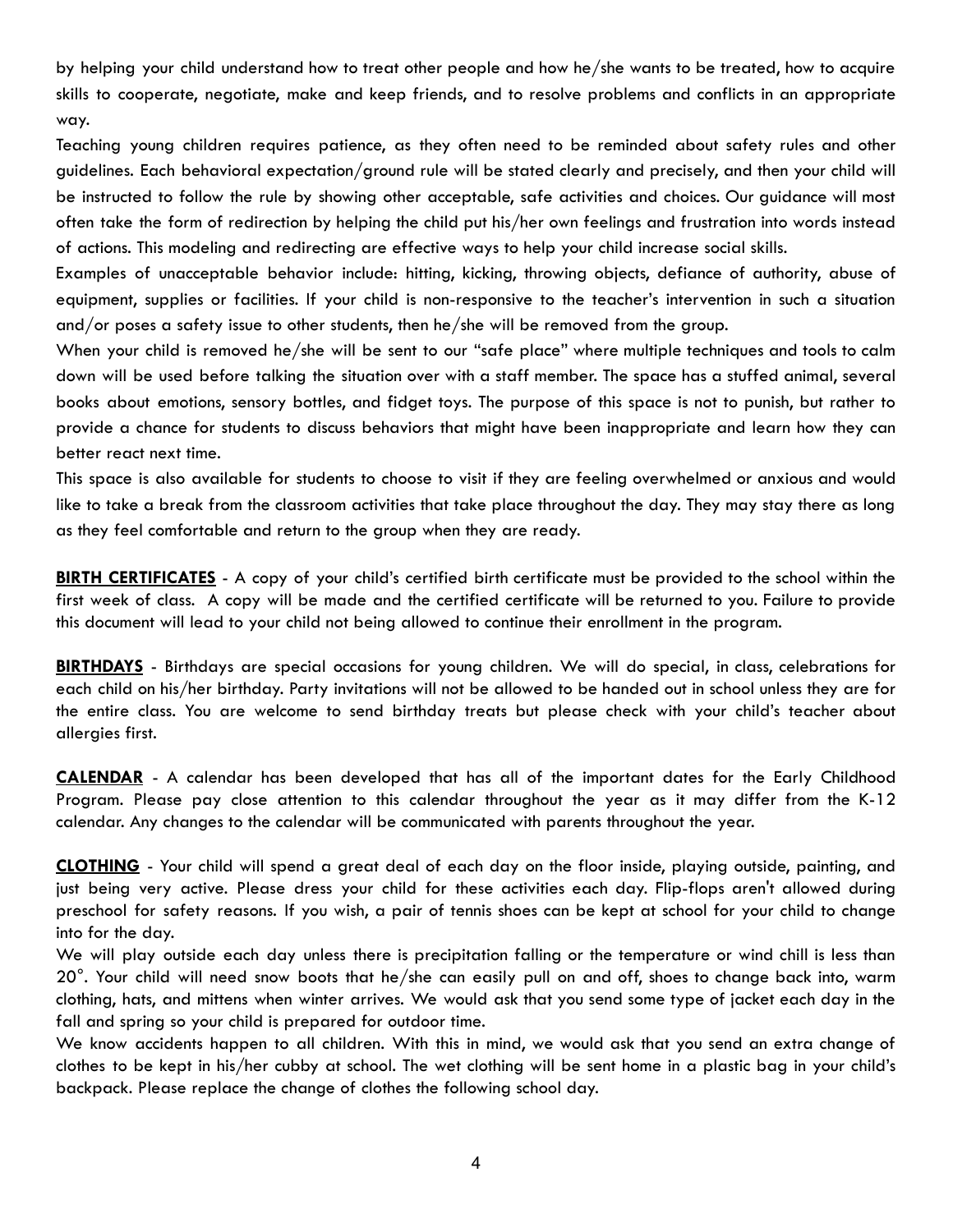**COMMUNICATION APP** - The teachers use an app to help keep you updated on classroom activities, learning, schedule changes, etc. Information on the app and downloading will be given out at the beginning of the year.

#### **DISTRICT 33 ALERTS** - **To provide you the best in school communication for school activities and important school messages, District 33 utilizes PowerSchool and an Automated Messaging Service.**

**EMERGENCY CLOSINGS** - When school is closed, starts late, or closes early because of inclement weather, information will be shared through the following sources:

Automated Messaging Service - phone call, email, and/or text message from school School Webpage and School Facebook page KLKN TV - Channel 8 in Lincoln KOLN TV - Channel 10/11 in Lincoln KETV - Channel 7 in Omaha

**EMERGENCY INFORMATION** - Please update emergency contacts promptly. *If your home or work phone number* changes, or your contact numbers change, PLEASE inform the office as soon as possible so you can be located quickly *if an emergency occurs.*

**ENTRANCE CRITERIA** - Registration is open to all 3 and 4 year olds. Children who are eligible for kindergarten may not enroll in the program. Precedence will be given to the following based on availability:

- Students in our district who turn 3 years old by the first day of preschool
- Students who have an IFSP
- · Out of district children whose older siblings option into Sterling Public Schools

If your child's enrollment was not approved and you would like it to be reconsidered, you can attend a meeting of the school board and make a request. Enrollment will then be left up to the discretion of the school board.

**FAMILY** - Families play a central role in their child's development. Engaging families in their child's preschool experience is essential to maximize learning. We will strive to partner actively with parents and guardians. There will be many opportunities for families to work with their preschooler throughout the year. Some ways that we like to build the family-school relationship include but are not limited to the following:

- · Communication we will communicate with you via notes, emails, phone calls and conversations.
- · Family Activities flyers will be sent home throughout the year to inform you of family activities that will happen at school.
- · Early Childhood Advisory Committee a group of parents collaborate with preschool staff and community providers that meet together and discuss current preschool happenings and events that are relevant to EEC. Two meetings are held each year.

**FIELD TRIPS** - The Pre-Kindergarten children will have field trips to various points of interest throughout the year. A permission slip with trip information is included on the registration form. Please sign and return this slip promptly.

Parents are invited to help with supervision on these trips as needed. Field trips are special times for the children. Having a parent or family member go along makes it even more special. We ask that younger siblings not attend the trip with the preschool child and parent.

**FOOD ALLERGY** - If a child has identified food or drink allergies, or medical conditions that require a modification in diet, the school may provide food and drink that takes this into account. For the school to provide dietary substitutions in snacks, a doctor's note is required stating the allergy or dietary requirements.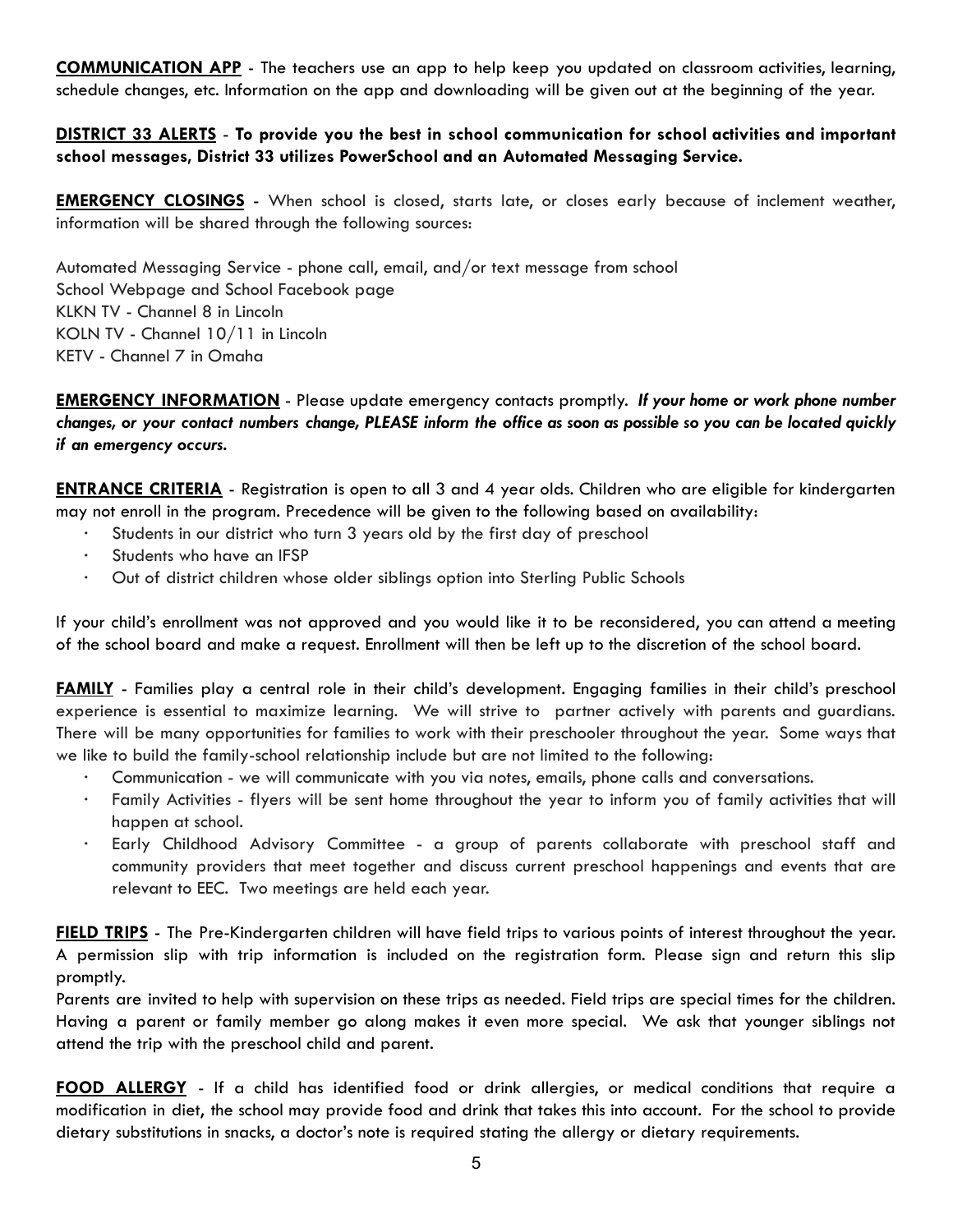**HOME VISITS/CONFERENCES** - There will be two visits per year between the parent(s) and the teacher to discuss the child's development and learning. It is the parents' preference if the visits take place at the school or the child's home. These visits will be completed on the same date(s) as the K-12 parent-teacher conferences. Teachers will give you a window of time to schedule the visits.

**ILLNESS** - The following Nebraska State Health Guidelines will be used:

- · Children with a temperature of 100 degrees or more should not be in school. A child may not return until they have been without fever without medication for 24 hours.
- · Children with serious communicable/infectious diseases must have a doctor's permission slip to return to school in accordance with State Health Guidelines.

Diseases included are:

Hepatitis A

Tuberculosis

Measles

Mumps

Rubella

- Children with chickenpox will be excluded from school for no less than 6 days (day of onset of specific symptoms is counted as day "0", the day after is day "1") after the appearance of the first crop of vesicles, and the child is without fever and the vesicles are dry.
- Children with some communicable/infectious diseases cannot remain in school.

Examples of these diseases are:

Streptococcal Infections (strep throat, scar Latina)

Pinkeye (conjunctivitis)

Scabies

A minimum of 24 hours exclusion and proof of treatment will be required before a child having this type of disease can attend school.

· Children with some diseases must have a doctor's permission slip or evidence of treatment (proof of medication) to re-enter school.

Examples of these diseases include:

Impetigo

Ringworm

- Head Lice, Nits, and Bed Bugs Children identified as having head lice, nits, and/or bed bugs will be excluded from school and not permitted to return to school until they receive appropriate and successful treatment. When he/she returns to school, a check will be done to ensure there are no live lice, nits, and/or bed bugs are detected.
- · Children with an unidentified rash who are without fever (under 100 degrees) and feeling well, may stay in school. When a rash is observed, parents must be notified of the rash. Rashes persisting longer than 3 days require proof of medical evaluation. Some rashes may require immediate exclusion and proof of medical evaluation.
- · Children will be sent home if they are vomiting or have diarrhea regardless of whether or not they have a temperature elevation. A child may not return to school until 24 hours symptom free.
- · In the event it becomes known that a child is infected with a chronic infectious disease not commonly associated with casual transmittal (i.e. hepatitis, rheumatic fever, mononucleosis and HIV) and any changes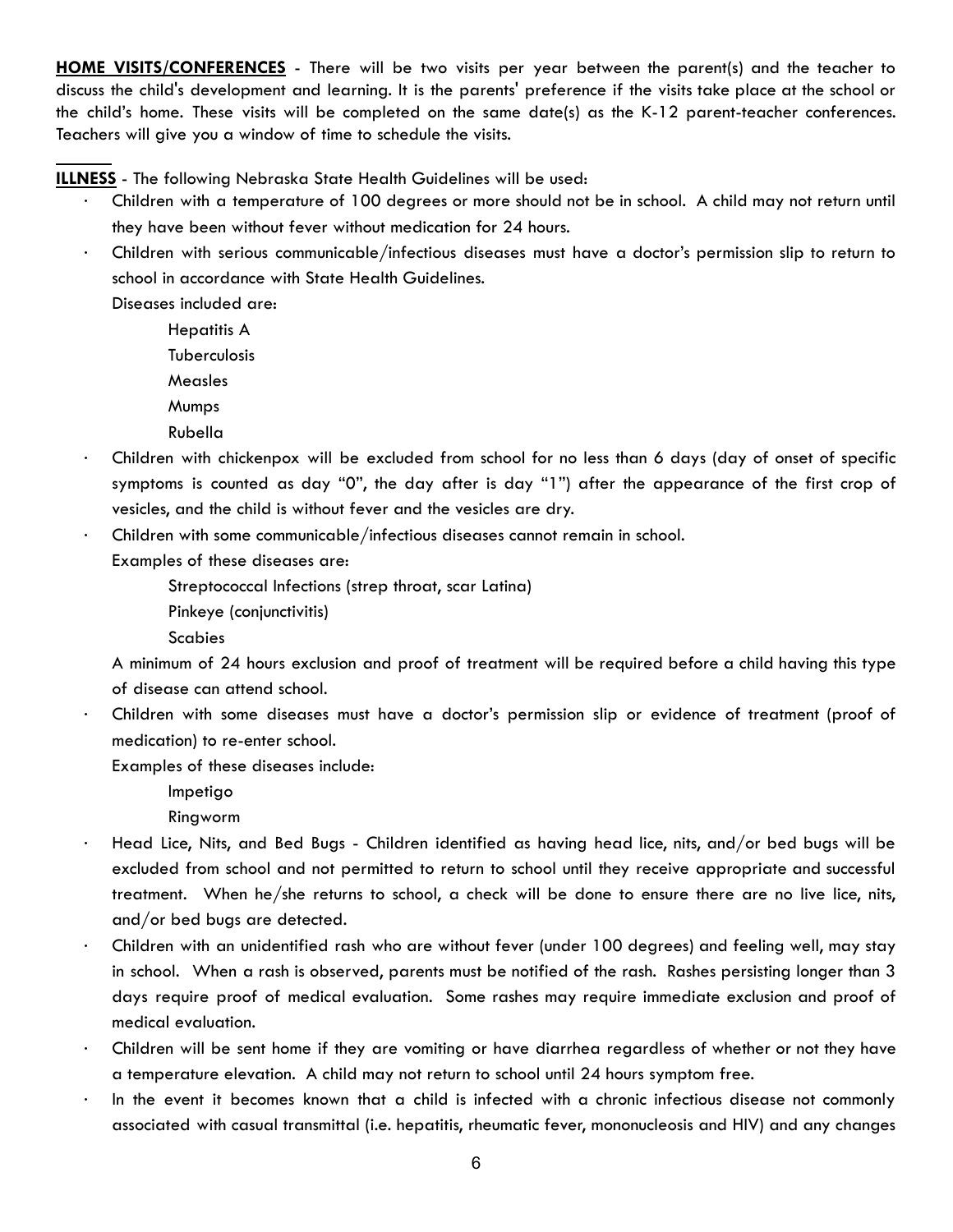in the educational program of a child is needed, this will be handled on a case-by-case basis, relying on the best scientific and medical advice available.

**IMMUNIZATIONS** - Children in Nebraska may only enroll in and attend school if they are protected against communicable diseases and conditions such as measles, mumps, rubella, poliomyelitis, diphtheria, pertussis, and tetanus, by immunization prior to enrollment (Revised Statute, Chapter 79-217). The following are the vaccines children need prior to attending preschool for the 2021-2022 school year:

- · 4 doses of DTaP, DTP, or DT vaccine,
- · 3 doses of Polio vaccine,
- 3 doses of Hib vaccine or 1 dose of Hib given at or after 15 months of age (Hib not required after child reaches 5 yrs. of age),
- · 3 doses of pediatric Hepatitis B vaccine,
- 1 dose of MMR or MMRV given on or after 12 months of age,
- · 1 dose of varicella (chickenpox) or MMRV given on or after 12 months of age, written documentation (including year) of varicella disease from parent, guardian or health care provider will be accepted.
- · 4 doses of pneumococcal or 1 dose of pneumococcal given on or after 15 months of age (Pneumococcal not required after child reaches 5 years of age).

**LIBRARY TIME** - Children will have library one time per week to hear story time.

**MANDATORY REPORTERS** - The law requires that every member on staff at Sterling Public Schools report any sign of child abuse or neglect. This includes proper safety restraints or leaving younger children in vehicles while picking up your preschooler. If staff sees abuse or neglect they are required under state law to report.

**MEDICATIONS** - Medication products will be used at the discretion of trained personnel. - Over the counter medication products may be used in the school office for personal hygiene, skin care, first aid, or for therapeutic purposes. These products may be used without specific consent and are provided by the school.

The administration of medication at school is strongly discouraged except when necessary for the child's health or education. The dosage intervals of many medications can be adjusted so the times for taking medication come outside school hours. When possible, interval adjustment should be considered before administering medication at school. All medications administered by school district personnel shall be administered in accordance with Medication Aide Act. (Board Policy 6815)

- 1. **Authorization for Prescription Medications** Prescription medications which must be administered during school hours may be administered when the following are on file at school:
	- a. A caretaker's signed and dated authorization/permission to administer the medication during school, which included the reason the child is receiving the medication. (Note: all references to "caretaker" in this policy shall also include a parent, foster parent, family member or legal guardian; it shall not include a friend or child provider).
	- b. The medication is in its original packaging and is labeled as dispensed by the prescriber or pharmacist. The label must name the child and identify the medication, administering physician, strength, dosage, time interval and route to be administered. Two labeled containers may be requested: one for home and one for school. If needed, the physician may be contacted for clarification on medication administration.
- 2. **Authorization for Non-Prescription Medications** If a regular education child must take non-prescription medication during school, procedure 1 above is to be followed before administration, and the medication must be provided in its original container.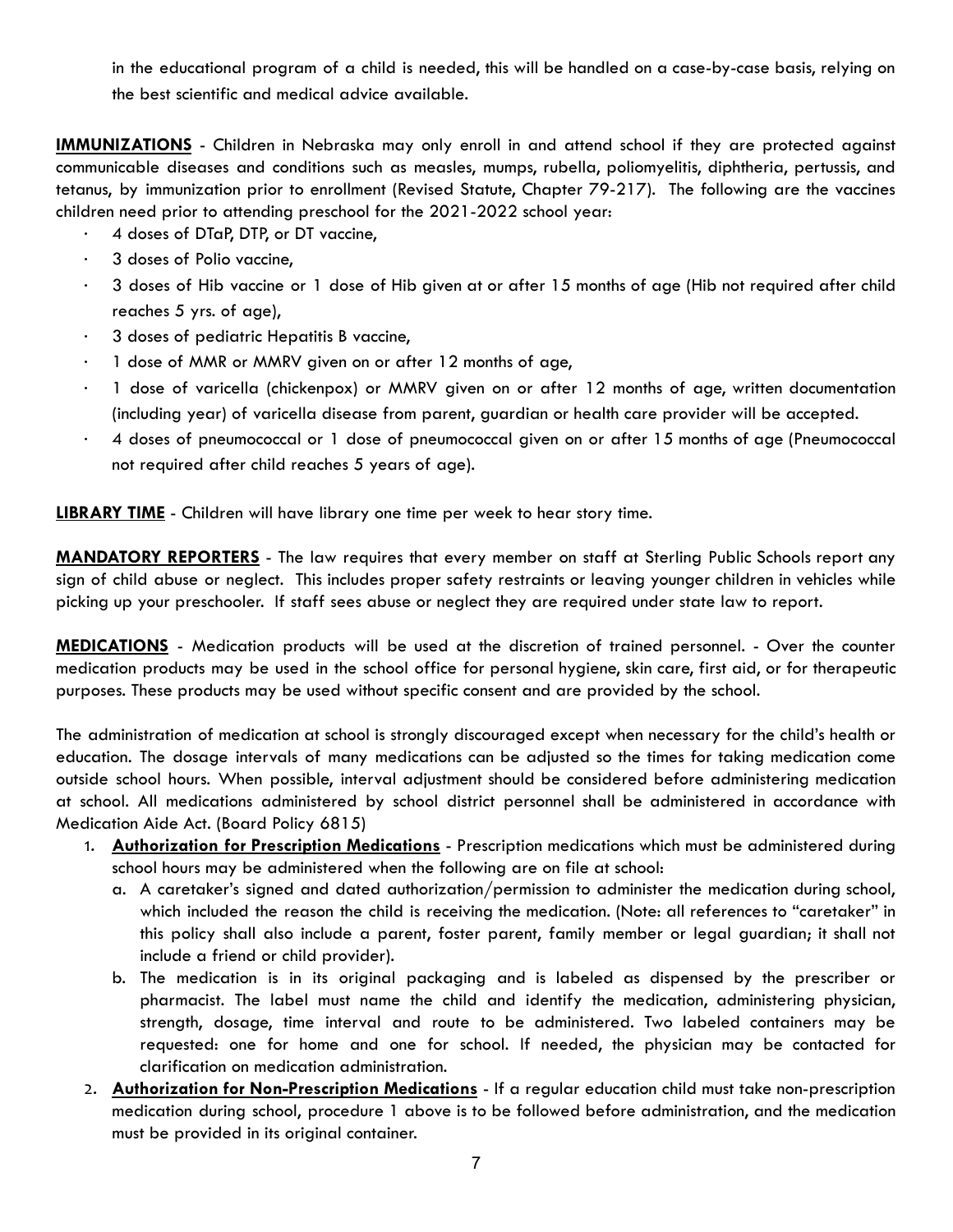3. **Authorizations** - Medication authorizations must be renewed annually and updated immediately as changes occur.

**STERLING PRE-KINDERGARTEN PHILOSOPHY** - Sterling Public Schools acknowledges and respects the uniqueness of each child. It also supports the belief that a child's strong sense of self-esteem comes from experiencing success within an age appropriate environment enhanced by a rich, stimulating curriculum. The curriculum engages children's learning in all developmental areas, while at the same time allowing for individual differences in learning styles and encouraging creativity through a variety of play based experiences.

Our overall goals for the children enrolled in Sterling Pre-Kindergarten are:

- A strong sense of self-confidence and self-esteem
- · Development of the whole child
- · Development of the social/emotional skills

#### *Specifically these goals include:*

#### **Development of Self Confidence and Self Esteem**

- Positive identity and self-respect
- · Trust of others and in his/herself
- Empowerment to make choices and show initiative
- · Express creativity
- Willingness to try new experiences
- · Expressing needs, feelings and ideas in an appropriate manner

#### **Development of the Whole Child**

- · Communication skills
- Language development
- Physical skills
- · Intellectual abilities/Cognitive skills
- **Creativity**

#### **Development of Social/Emotional Skills**

- Problem solving and conflict resolution
- Cooperating in play and work
- Developing trust in peers and work
- Developing trust in peers and adults
- · Belonging to and participating in groups
- Learning to take turns and to share
- Becoming both a leader and a follower
- Expressing feelings to peers and adults appropriately
- · Developing good listening skills
- · Making friends, being friends, and sharing friends
- · Having fun!

#### **The Values and Goals We Use to Implement Our Philosophy**

- · Maintain a safe, supportive, and stimulating environment.
- · Respect children's uniqueness and recognize and celebrate their individual differences.
- Create a trusting and predictable environment.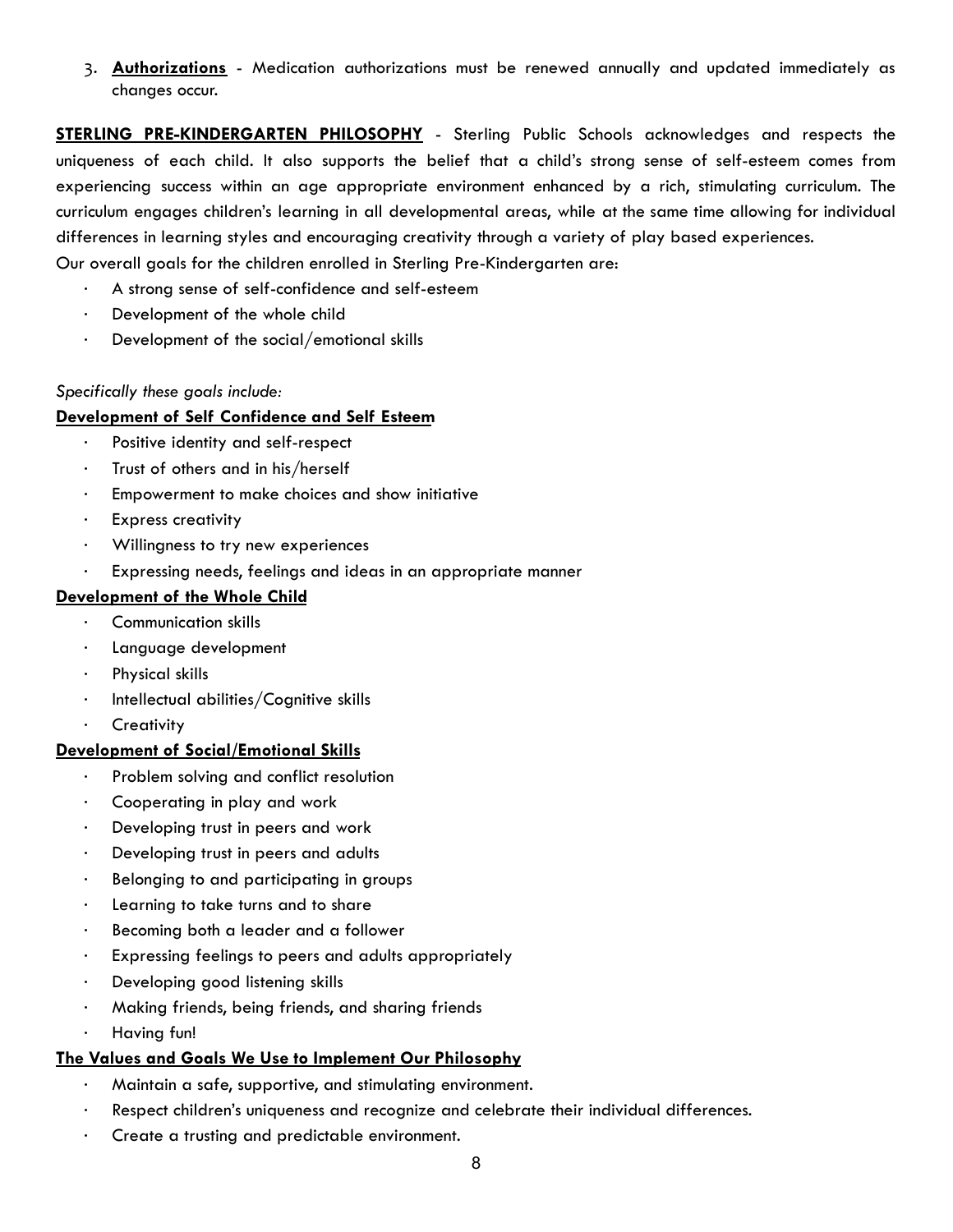- Development of an environment that says "yes" to exploring, experimenting, discovering, having fun with friends, and being a child!
- Emphasis on the "process" (which is the immersion in the "doing") rather than the "product"
- Use of positive language.
- · Modeling of empathy and compassion.
- Encourage children to take risks so they can experience new successes.
- · Help children learn to make choices and develop responsibility for those choices.
- Keep a sense of humor and create laughter.
- Provide a "child-centered program" which comes from a blend of the interests of the children together with a successfully planned and organized facility and use of our adopted *Creative Curriculum Gold.*
- · Continually cultivate curriculum, which is updated and revised to ensure a variety of developmentally appropriate experiences for children.

#### **Curriculum and Assessment**

We have adopted *The Creative Curriculum Gold for Pre-Kindergarten,* one that is recommended by The State of Nebraska Department of Education, Division of Early Childhood. This comprehensive assessment tool is designed for the early childhood programs serving children ages 3-5. It rests on a firm foundation of research and best practices recognized nationally by Early Childhood professionals and the NAEYC (National Association for the Education of Young Children).

The two distinct features of *The Creative Curriculum Gold* are 1.) The organizational structure and 2.) The focus on interest areas in the classroom environment.

The Organizational Structure has five components, which are:

- How Children Develop and Learn
- · The Learning Environment
- · What Children Learn
- · The Teacher's Role
- · The Family's Role

Inside the five components you find a list of eleven key INTEREST AREAS. These eleven areas provide the detailed content and structure that ensures our pre-kindergarten is meeting the developmental needs of our students.

Within the framework of *The Creative Curriculum Gold* your child will be exposed to a variety of experiences. Some of these may include but are not limited to:

- · Field trips, both walking within the community and driving to other locations.
- A sufficient amount of outdoor time.
- · Immersion in literature, in a variety of formats.
- Group time, both large and small group settings.
- Math, Pre-reading, Pre-writing, reading, writing.
- Other experiences too numerous to list here!

**QUESTIONS** - We want to make sure that you have a positive year at the Sterling Program. If you have any questions or concerns, please feel free to contact:

Katie Marshall, Preschool Teacher Jenna Sedivy, Preschool Teacher [\(kmarshall@sterlingpublicschools.com\)](mailto:kmarshall@sterlingpublicschools.com) [\(jsedivy@sterlingpublicschools.com\)](mailto:jsedivy@sterlingpublicschools.com)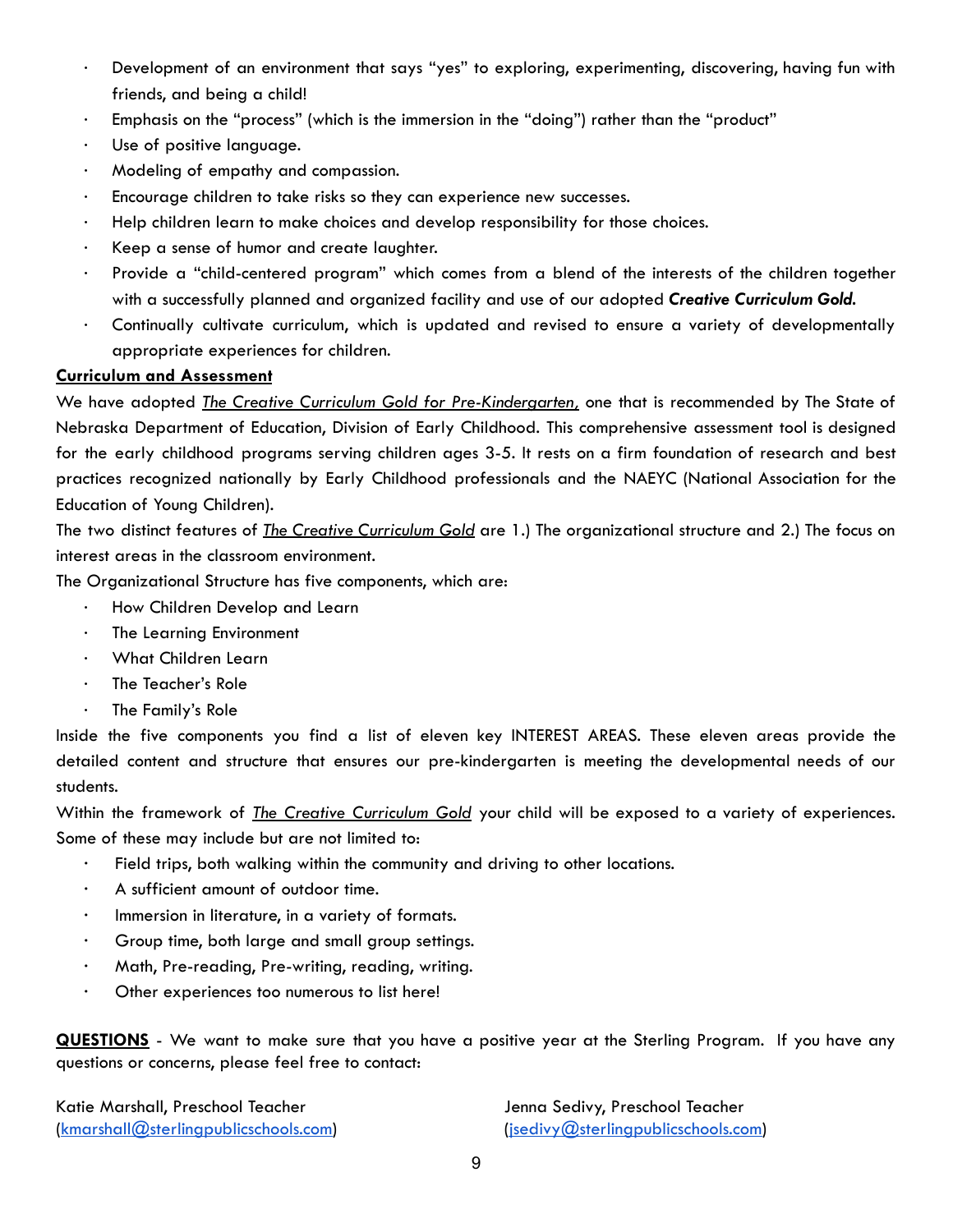**REST TIME** - Rest is extremely important for young children's development. The classroom schedule will include an afternoon rest time from 12:30-2:00 p.m. each day. During this time the students will quietly rest on their mats as the lights are turned off and relaxing music is played. We understand that some students may not fall asleep. If you prefer that your child not take a nap/rest then you may pick your child up at 12:00 p.m. for half-day preschool. We also ask that you not drop your child off during rest time as it disrupts the other students who are sleeping.

Each child attending full day prek will need to bring a blanket to use at nap time. Blankets will be washed weekly here at school.

**RESTROOMS** - We know accidents happen to all children. Your child will not be punished or made to feel bad if he/she has an accident, a staff member will handle it in a very matter of fact fashion. With this in mind, we would ask that you send an extra change of clothes to be kept in his/her cubby at school. The wet clothing will be sent home in a plastic bag in your child's backpack. Please replace the change of clothes the following school day.

**SNACK** - Students have the chance for a school-provided snack when the class wakes up from their afternoon nap.

Each child needs to bring a water bottle to keep at school. It will stay in their cubby and be refilled for them so they can get a drink whenever they need to, including at snack time.

**SIGNED RELEASE FOR PICTURES AND VIDEO OF YOUR CHILD** - Pictures (digital) and video of our children, activities, and classroom will be taken and used for various projects from time to time. Pre-Kindergarten children delight in seeing pictures of themselves and these pictures can become a great teaching tool.

These same pictures are positive additions to articles posted on the district website or submitted to the local paper. You will be given a permission form allowing your child's picture to be taken and to be used as part of an article either online or in the paper, or within the classroom for the class books and other projects. Please indicate on the form your choice in this matter and return it to your child's teacher as soon as possible. Thank you.

**SUPPLIES** - A suggested supply list will be provided to all families. Special requests may also be made by the classroom teacher for special projects (milk jugs, paper towel tubes, etc.). If you cannot help with these projects, that does not reflect or affect your child at preschool. A pair of shoes for children to wear in the gym is also required to keep our gym floors in good shape.

**TOYS AND PETS** - Children need to leave personal toys/items at home. They can be lost or misused by others and can be a distraction. We do not allow pets to be brought to preschool for safety reasons. Children of this age may not understand how to properly handle or interact with animals. We will, however, have a Friday show and tell. Your child will be asked to bring a specific item i.e. "something that begins with the letter A". The show and tell list will be included in the monthly newsletter.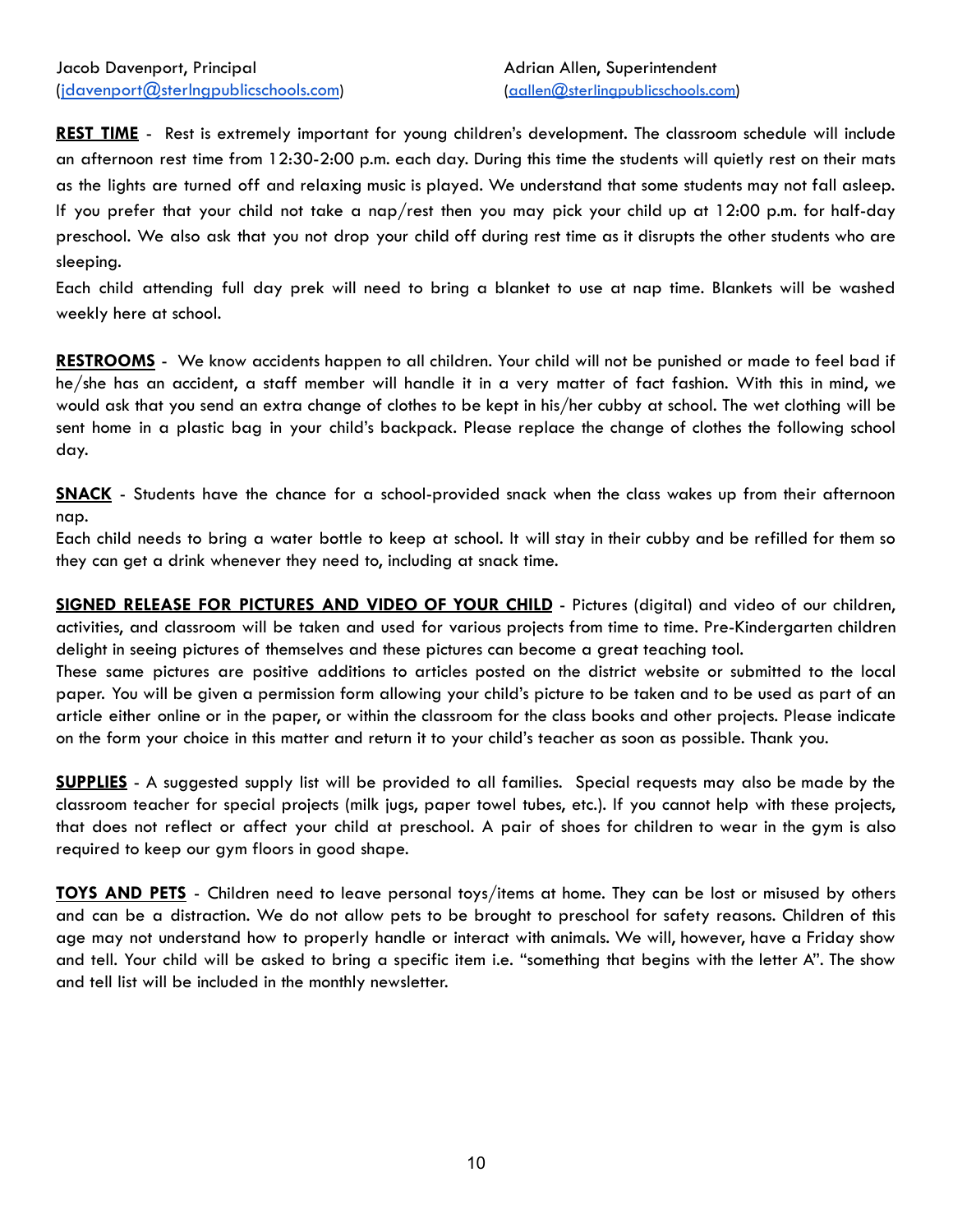#### **EXTRA POLICIES**

#### **NOTICE OF NONDISCRIMINATION**

The school district does not discriminate on the basis of race, color, national origin, sex, disability, or age in its programs and activites and provides equal access to the Boy Scouts and other designated youth groups. The following person has been designated to handle inquiries regarding the nondiscrimination policies:

| Name:      | Adrian Allen                     |  |
|------------|----------------------------------|--|
| Title:     | Superintendent                   |  |
| Address:   | 250 Main St, Sterling, NE 68443  |  |
| Telephone: | 402-866-4761 x102                |  |
| E-mail:    | aallen@sterlingpublicschools.com |  |

For further information on notice of nondiscrimination, visit

<http://wdcrobcolp01.ed.gov/CFAPPS/OCR/contactus.cfm> for the address and phone number of the office that serves your area or call 1-800-421-3481.

For additional prohibited discrimination and related information, please review School District Policy 3053 - Nondiscrimination.

#### **COMPLAINT PROCEDURES**

Children (or parents on behalf of a child) or employees who suspect that they have become the victim of a discriminatory act, intentional or unintentional, because of a school employee or policy should:

- 1. Discuss the grievance with the teacher or the building Principal within ten (10) school days of the alleged situation.
- 2. If the matter is not resolved to the satisfaction of the complainant, the complainant should contact the Superintendent of the schools and submit the nature of the grievance in writing to the Superintendent of schools within ten (10) school days of receiving an oral response from the Principal or teacher. The Superintendent of schools will, within ten (10) school days of receiving the written grievance, interview the complainant, investigate the nature of the grievance, and submit in writing to the complainant a proposed resolution.
- 3. Submit a written request for a board hearing on the grievance to the Board President within 10 school days of receiving the Superintendent's response.
- 4. The board will convene a hearing on the grievance within twenty (20) school days of receiving a written request for a hearing and reserve the right to solicit evidence and testimony from all pertinent sources.
- 5. The board will submit a written resolution of the grievance to the complainant within twenty (20) school days of conducting the hearing. The decision of the board will conclude the grievance procedure.